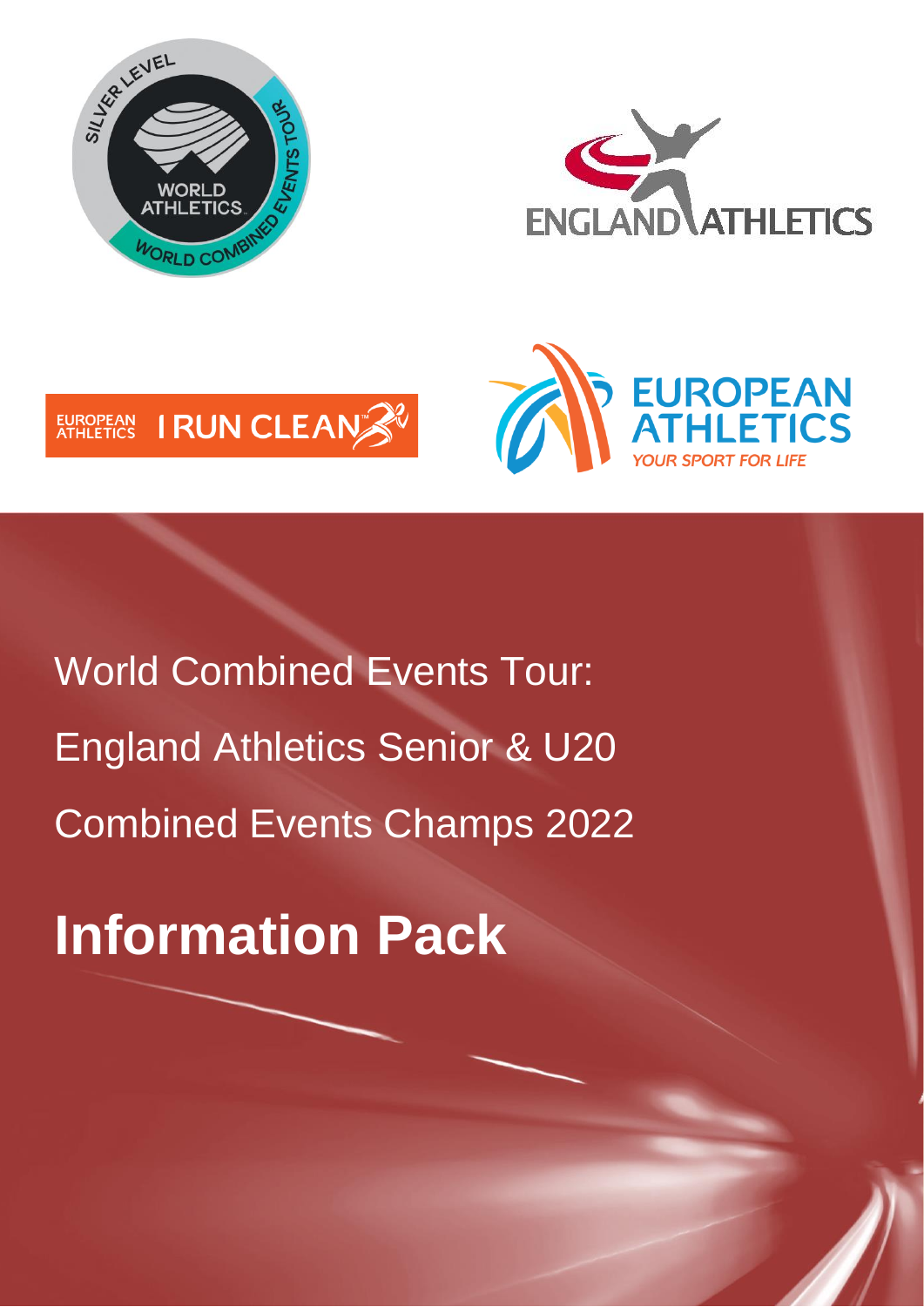## **Event Information**

- **Date** 28th & 29th May 2022
- **Venue** Bedford International Athletics Stadium (MK41 9SB)
	- o Click [here](https://www.fusion-lifestyle.com/centres/bedford-international-athletics-stadium/) for stadium information
	- o Click [here](https://goo.gl/maps/wr6zNicj7ZrFj3W46) for directions
- **Event website and information** Available [here](https://www.englandathletics.org/athletics-and-running/england-competitions/world-athletics-challenge-for-combined-events/)
- **Age groups**
	- o Senior Men & Women (part of the 2022 World Combined events tour)
	- o U20 Men & Women
	- o U18 Men & Women (for athletes seeking selection for the European Youths, England Athletics have agreed in partnership with British Athletics to provide a decathlon and heptathlon using under-18 hurdle and throws specifications)
- **Entry Standards** entry standards have been set for the senior event as detailed below (please note – there is no set standard for U20 or U18 competitions)
	- $\circ$  Senior international male athletes 6800 points
	- $\circ$  Senior English male athletes 5000 points
	- $\circ$  Senior international female athletes  $-5400$  points
	- $\circ$  Senior English female athletes  $-$  4500 points

N:B - For U20 athletes in 2021 who are now seniors in 2022, we will accept athletes with a DEC U20 PB of 5700pts.

#### • **Entries – closing date Friday 6th May 2022**

- o English athletes must enter via roster (click [here](https://meets.rosterathletics.com/public/competitions/details/about?id=4751) for link to roster)
- o International athletes **INCLUDING HOME COUNTRIES** to email their intention to enter to [dritchie@englandathletics.org](mailto:dritchie@englandathletics.org)
- $\circ$  IMPORTANT entries have been capped to maximum 40 athletes in each competition.
- $\circ$  Entry fee = £40 (this includes lunch at the stadium on Saturday & Sunday)

#### • **Prize money (senior competition only)**

- o 1st = €2000
- o 2nd = €1500
- o 3rd = €1000
- o 4th = €500





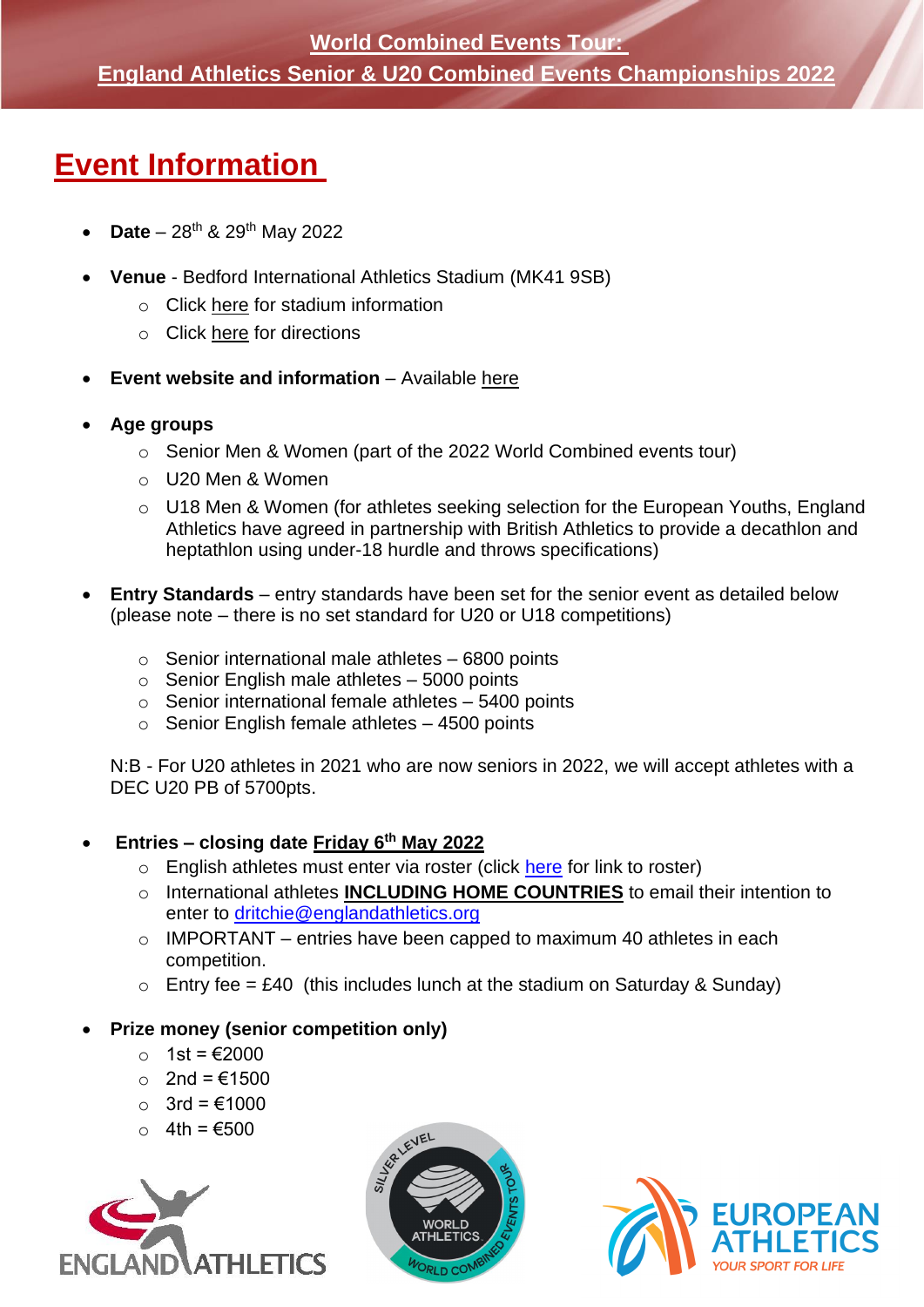### **World Combined Events Tour: England Athletics Senior & U20 Combined Events Championships 2022**

## **Travel Information**

- The nearest airport to Bedford is London Luton (LTN) Airport which is 18.1 miles away
- Other nearby airports include:
	- $\circ$  London Stanstead (STN) 35.5 miles away
	- $\circ$  London Heathrow (LHR) 46.2 miles away
	- $\circ$  London City (LCY) 49.1 miles away
	- $\circ$  London Gatwick (LGW) 69.2 miles away

#### **\*\* We will provide return transfers for travel from London Luton Airport Only. Those travelling via alternative airports will need to arrange their own transfers\*\***

 $\_$  , and the contribution of the contribution of the contribution of the contribution of the contribution of  $\mathcal{L}$ 

- Bedford Train station full details [here](https://www.google.com/maps/place/Bedford/@52.1359397,-0.4805832,16.49z/data=!4m5!3m4!1s0x0:0xd5c3ad71dd9b6e91!8m2!3d52.1362511!4d-0.4794362?hl=en)
- Bedford Bus Station full details [here](https://www.google.com/maps/place/Bedford+Bus+Station/@52.1359397,-0.4805832,16.49z/data=!4m12!1m6!3m5!1s0x0:0xd5c3ad71dd9b6e91!2sBedford!8m2!3d52.1362511!4d-0.4794362!3m4!1s0x0:0x15331715361a193f!8m2!3d52.1374928!4d-0.4710087?hl=en)

# **Accommodation**

- Premier Inn Bedford (Priory Marina) Hotel (click [here](https://www.premierinn.com/gb/en/hotels/england/bedfordshire/bedford/bedford-priory-marina.html?cid=KNC_Brn|_G_UK_UK_Eng_Enc_Brand-Destinations_LO_Bedfordshire_EX&mckv=sILHM4rU8_dc|pcrid|577731835855|kword|bedford%20premier%20inn|match|e|plid||pgrid|45371028859|ptaid|kwd-304559530701|&s_kwcid=AL!9693!3!577731835855!e!!g!!bedford%20premier%20inn!902402372!45371028859&ef_id=EAIaIQobChMIndH7iqmA9wIVh63tCh2SnQqcEAAYASAAEgK2B_D_BwE:G:s&gclid=EAIaIQobChMIndH7iqmA9wIVh63tCh2SnQqcEAAYASAAEgK2B_D_BwE) for hotel details). Approximately 0.5miles from the stadium.
- Bedford Swan Hotel (click [here](https://bedfordswanhotel.co.uk/) for hotel details). Approximately 1.2 miles from the stadium
- Mecure Bedford Centre Hotel (click [here](https://all.accor.com/hotel/B541/index.en.shtml?utm_term=mar&gclid=EAIaIQobChMI4N7fvayA9wIVGeDtCh3qVw8NEAAYASAAEgJYDPD_BwE&utm_campaign=ppc-mer-mar-goo-uk-en-dom_rest-mix-s&utm_medium=cpc&utm_content=uk-en-GB-v0359&utm_source=google) for hotel details). Approximately 1.3 miles from the stadium
- Cranfield University Campus (click [here](https://www.cranfield.ac.uk/study/life-on-campus/life-at-cranfield/accommodation) for hotel details)





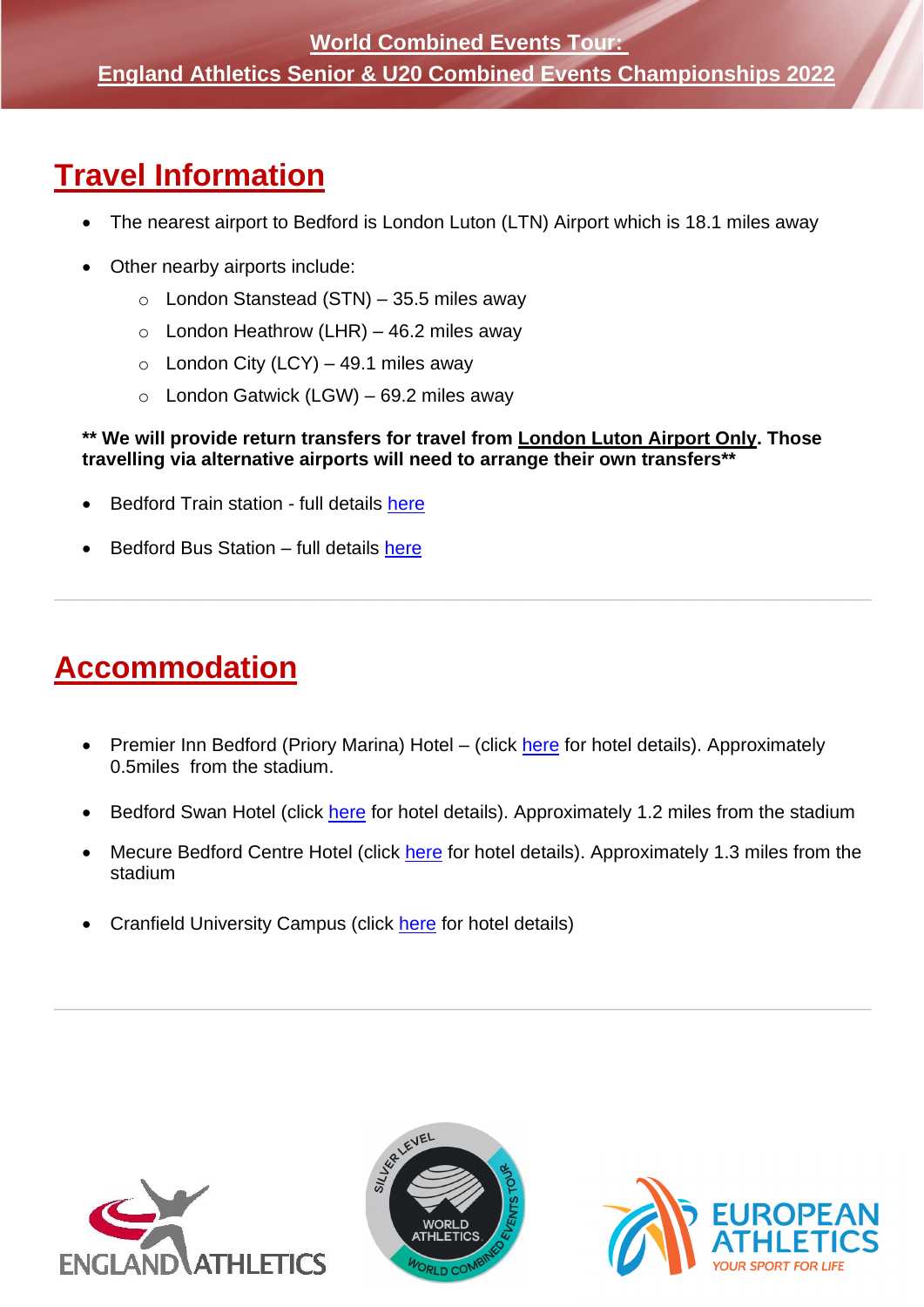## **Athlete Packages**

For **overseas** athletes, we can provide a package for the weekend which includes:

#### **OPTION 1 - FRI/SAT/SUN - £300**

- Participation entry fee
- Transfer to/from **LUTON** airport
- Hotel accommodation 3 nights (FRI/SAT/SUN)
- Transfer to/from stadium on competition days
- Dinner at the hotel 3 nights (FRI/SAT/SUN)
- Breakfast at the hotel Saturday & Sunday
- Lunch at the stadium Saturday & Sunday

#### **OPTION 2 - THU/FRI/SAT/SUN - £400**

- Participation entry fee
- Transfer to/from **LUTON** airport
- Hotel accommodation 4 nights (THU/FRI/SAT/SUN)
- Transfer to/from stadium on competition days
- Dinner at the hotel 4 nights (THU/FRI/SAT/SUN)
- Breakfast at the hotel Friday, Saturday & Sunday
- Lunch at the stadium Saturday & Sunday

#### **Please note** – accommodation will be at **Cranfield university** & flight costs **WILL NOT** be covered.

For more information please email [vgriffiths@englandathletics.org](mailto:vgriffiths@englandathletics.org)

\*\*All athletes will be required to pay a £40 entry fee which includes lunch at the stadium on Saturday and Sunday\*\*





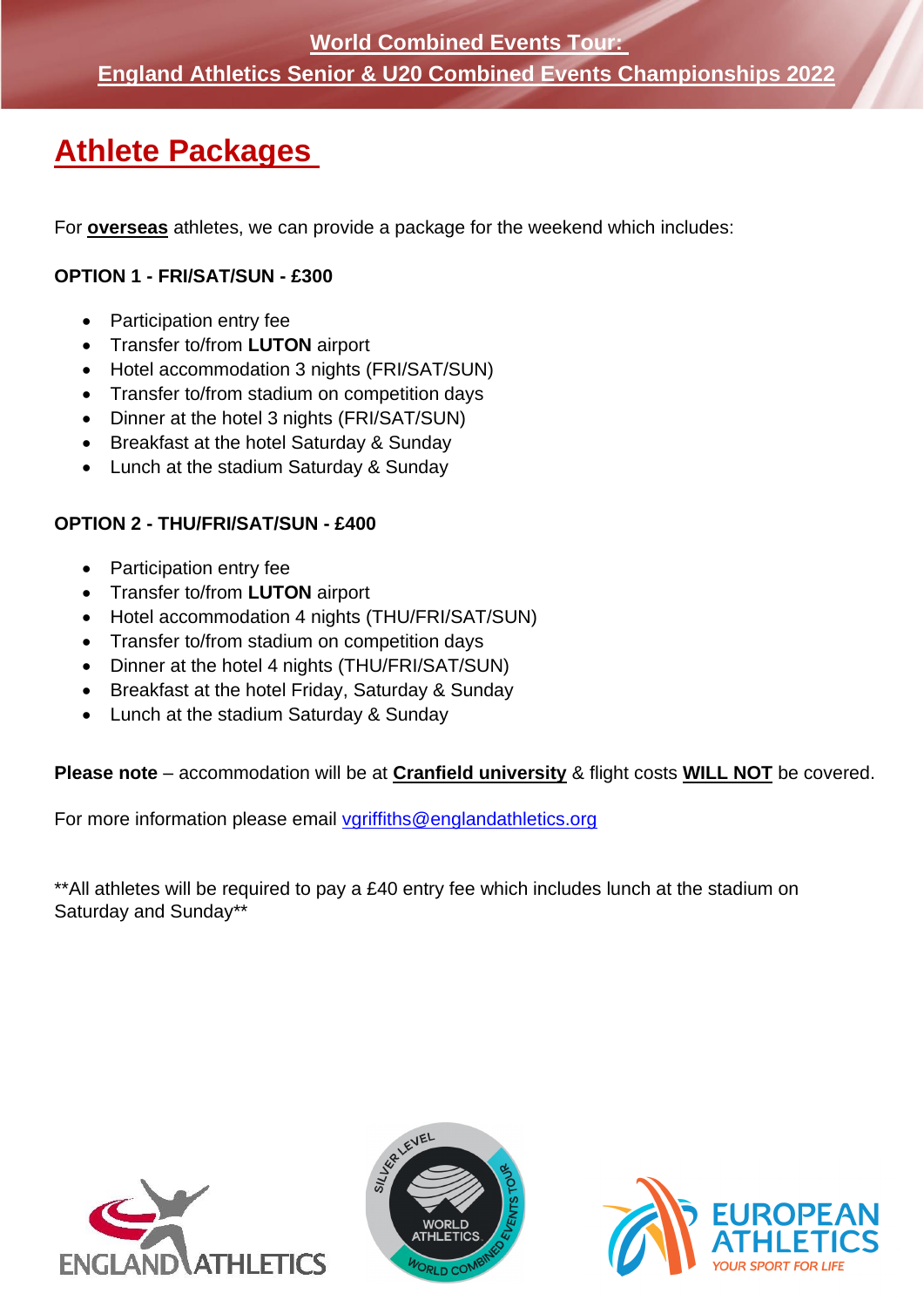## **Competition Information**

#### • **Anti Doping**

- o Doping control will take place during this meeting.
- o All athletes should be aware of anti doping rules and regualtions which can be found by clicking [here.](https://www.worldathletics.org/about-iaaf/documents/anti-doping)

#### • **Coach Accreditation**

- o All coaches will be required to apply for an accreditation pass via eventbrite (click here)
- $\circ$  Please ensure registration is complete by 17:00 on Friday 27<sup>th</sup> May 2022.

#### • **Spectators**

o Spectators will be required to purchase tickets to attend the event. Click here

#### • **Prize Money**

- o Senior events only
	- 1st =  $€2000$
	- 2nd =  $€1500$
	- 3rd =  $€1000$
	- $4th = €500$

• **England Athletics National Championships**

- o England National Championships medals will be awarded to the top 3 finishes in the Senior and U20 competitions.
- o U18's WILL NOT be medalled.
- An additional photo finish camera will be available on the day to allow athletes to 'run with the wind' if conditions require.
- **Equipment**
	- $\circ$  Equipment will be provided by the organisers, with the exception of vaulting poles.
	- o Personal implements will be allowed so long as they are handed in for checking at least 60 minutes before the start of each days events
	- o Only starting blocks by Bedford International Stadium may be used.





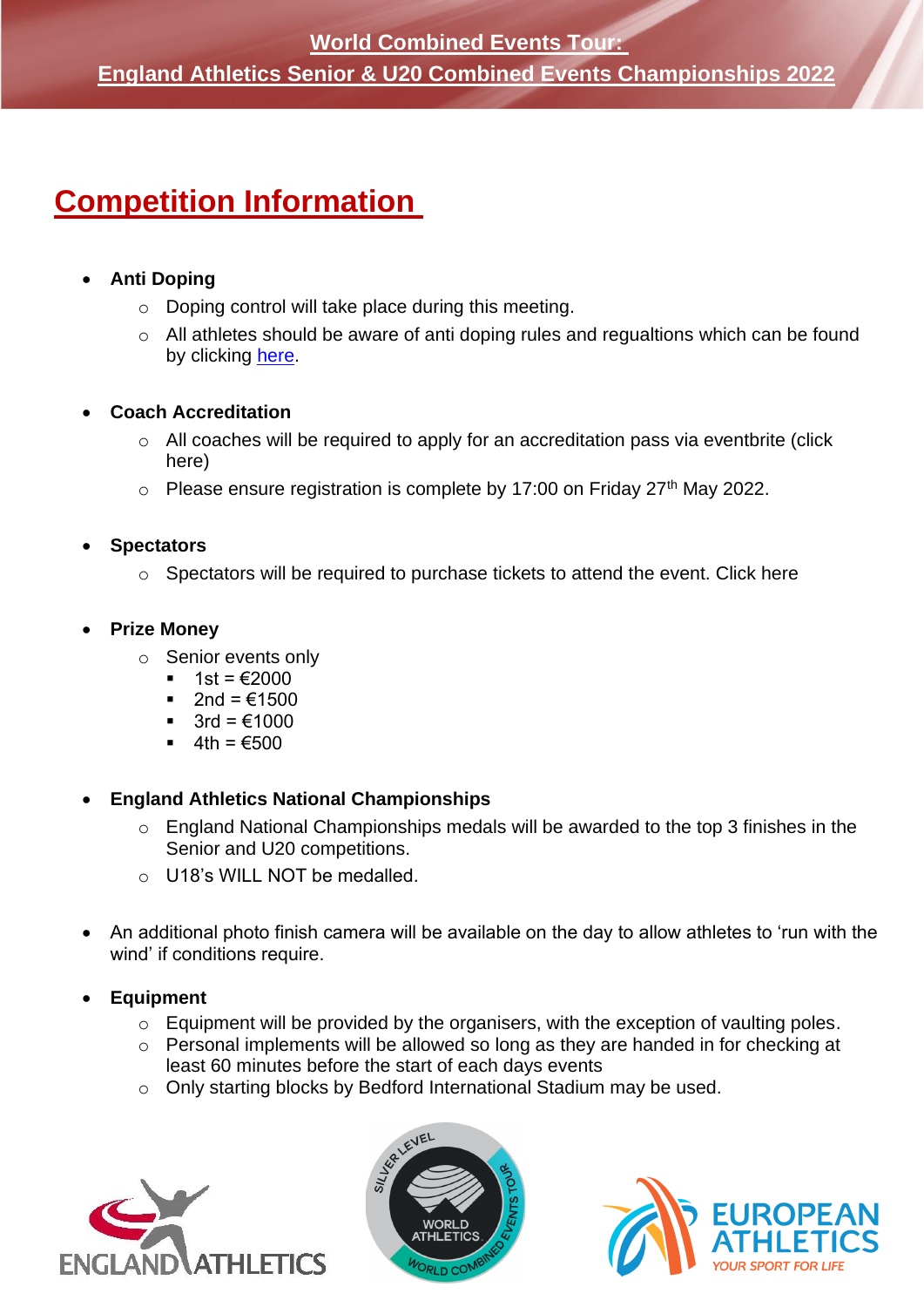### **England Athletics Senior & U20 Combined Events Championships 2022**

#### • **Refreshments**

- o Lunch will be provided for athletes on Saturday & Sunday.
- o Refreshments will be available at the stadium but it is advisable to also bring sufficient refreshments for the weekend.

#### • **Covid-19**

- o There are currently no restrictions to travel to the UK however please ensure you check travel information for the country you are travelling to from the UK.
- o Full Covid-19 guidance can be found on the gov.uk website [here](https://www.gov.uk/coronavirus)